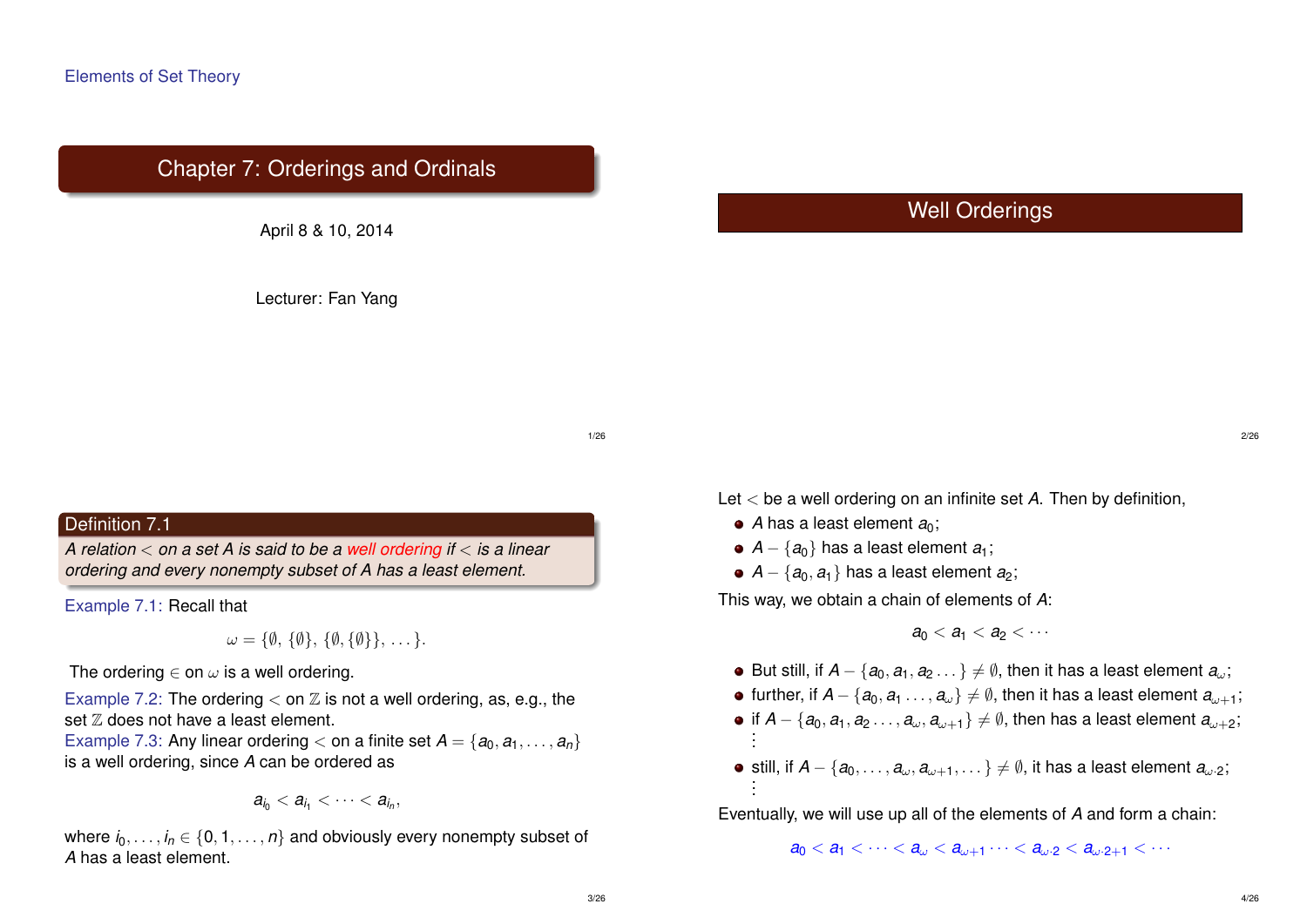The above is an infinite ascending chain. Below is an infinite descending chain:

 $\cdots < a_2 < a_1 < a_0$ 

We prove in the next theorem that a linear ordering < on *A* is a well ordering iff *A* does not contain an infinite descending chain.

## Theorem 7B (AC)

*Let* < *be a linear ordering on A. Then it is a well ordering iff there does*  $\tau$  *not exist any function f* :  $\omega \rightarrow$  *A with f* $(n^{+})$  *< f* $(n)$  *for every n*  $\in$  $\omega$ *.* 



Proof. " $\Longrightarrow$ ": If there is a function  $f : \omega \to A$  with  $f(n^+) < f(n)$  for every  $n \in \omega$ , then the set ran  $f \subset A$  has no least element. This means that  $\lt$  is not a well ordering.

"⇐=": Conversely, assume that < is not a well ordering on *A*, so that some nonempty set  $B \subseteq A$  lacks a least element. Define a function  $f : \omega \to A$ recursively as follows:

- Pick any  $b_0 \in B$  and let  $f(0) = b_0$ .
- For each  $n^+ \in \omega$ , since  $b_n$  is not a least element of  $B$ , we can choose  $b_{n^+} \in B$  such that  $b_{n^+} < b_n$  and define  $f(n^+) = b_{n^+}.$

Note that we can make the choices by Axiom of Choice. Clearly, *f*(*n* <sup>+</sup>) < *f*(*n*) for every  $n \in \omega$ .  $\Box$ 

5/26

#### Definition 7.2

*Let* < *be a partial ordering on a set A, and t* ∈ *A. The set*

$$
\operatorname{seg}_{(A,<)} t = \{x \in A \mid x < t\}.
$$

*is called the initial segment of A up to t. If the set A and the ordering* < *are clear from the context, then we simply write* seg*<sup>A</sup> t or* seg *t.*

Example 7.4: Let  $(A, <)$  be any partial order. If  $a_0$  is the least element of *A*, then

$$
\text{seg } a_0 = \{x \in A \mid x < a_0\} = \emptyset.
$$

Example 7.5: Let  $A = \{a_n \mid n \in \omega\}$  be well ordered by  $\lt$  such that  $a_0 < a_1 < a_2 < a_3 < \cdots$ 

Then for each  $n \in \omega$ .

$$
\operatorname{seg} a_{n^+} = \{ x \in A \mid x < a_{n^+} \} = \{ a_0, \ldots, a_n \}.
$$

Example 7.6: For the well order ( $\omega \in$ ), we have that for any  $n \in \omega$ ,

$$
\operatorname{seg} n = \{x \mid x \in n\} = n.
$$

6/26

# Isomorphisms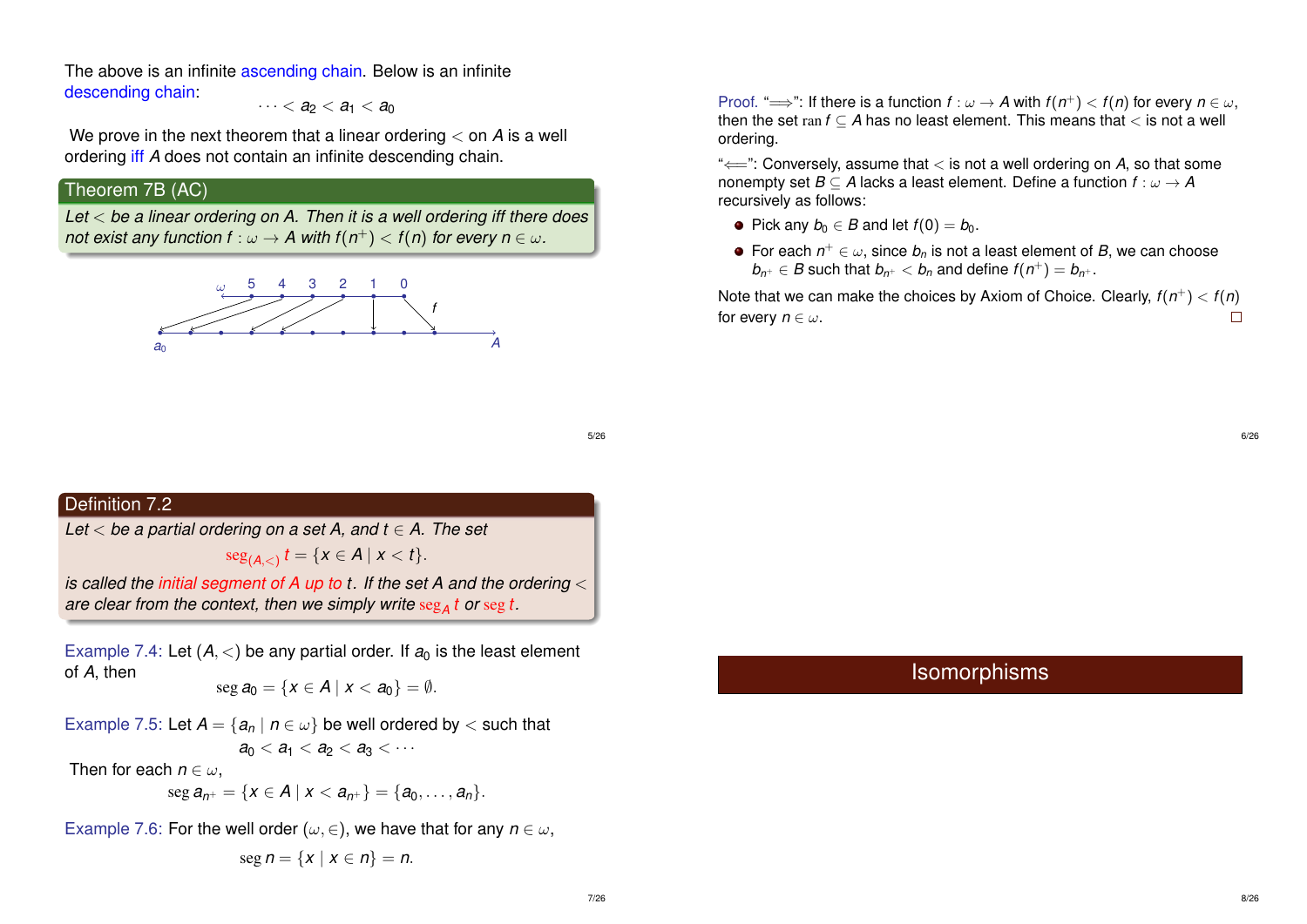#### Definition 7.3

*Let* (*A*, *R*) *and* (*B*, *S*) *be two structures. An isomorphism from* (*A*, *R*) *onto* ( $B$ ,  $S$ ) *is a bijection*  $f : A \rightarrow B$  *such that for x and y in A.* 

$$
xRy \quad \text{iff} \quad f(x)Sf(y).
$$

*We say that*  $(A, R)$  *is isomorphic to*  $(B, S)$ *, written*  $(A, R) \cong (B, S)$ *, if there exists an isomorphism*  $f : A \rightarrow B$ *.* 

Example 7.7: Consider the set  $A = \{a_n \mid n \in \omega\}$  and the ordering  $\lt$  on *A* defined as

$$
a_n
$$

Clearly  $(A, \leq) \cong (\omega, \in)$ , since  $f : A \to \omega$  defined as  $f(a_k) = k$  is an isomorphism.



• Isomorphic structures look exactly alike.

9/26

## A map of Helsinki is "isomorphic" to Helsinki



Example 7.8: Consider the set  $\omega^+ = \omega \cup {\{\omega\}}$  and the ordering  $\in$  on  $\omega^+$ .



Consider also the set  $\omega$  and the ordering  $\in$  on  $\omega.$  Clearly,  $\omega \approx \omega^+,$  but the two structures do not look alike.

For example, in  $\omega$ , the initial segments seg x are always finite, but in  $\omega^+$ , the initial segment  $\operatorname{seg}\omega=\omega$  is infinite.

 $0 \quad 1 \quad 2 \quad 3$ 

It will follow from the next lemma that  $(\omega, \in) \not\cong (\omega^+, \in)$ .

#### Lemma 7.4

*Let*  $(A, \leq_A)$  *and*  $(B, \leq_B)$  *be partially ordered sets, and*  $f : A \rightarrow B$  *an isomorphism. For any a* ∈ *A, we have that*

 $f[\text{seg}_A a] = \text{seg}_B f(a).$ 

Proof. For "⊆", we have that

$$
y \in f[\text{seg}_A a] \Longrightarrow y = f(x) \text{ for some } x <_A a
$$
  
\n
$$
\Longrightarrow y = f(x) <_B f(a) \ (\because f \text{ is an isomorphism})
$$
  
\n
$$
\Longrightarrow y \in \text{seg}_B f(a).
$$

To show "⊇", for any  $y \in \text{seg}_Bf(a)$ , i.e.,  $y <_\mathcal{B} f(a)$ , there is  $x \in A$  such that  $y = f(x) <_{B} f(a)$  since *f* is surjective. Hence  $x <_{A} a$ , which implies that  $x \in \text{seg}_A a$ , thereby  $y = f(x) \in f[\text{seg}_A a]$ .  $\Box$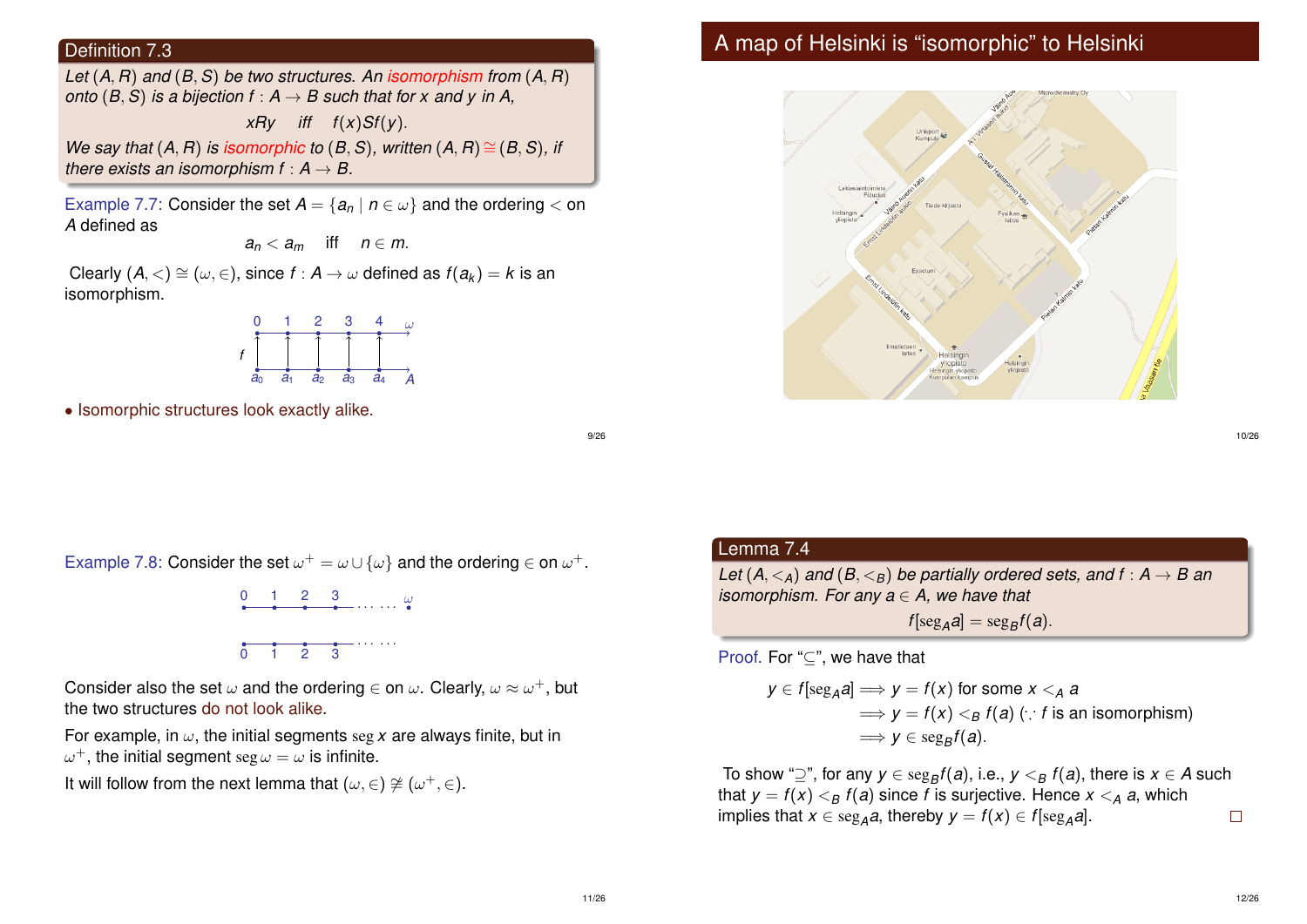Example 7.9: Prove that  $(\omega^+, \in) \not\cong (\omega, \in)$ , where  $\omega^+ = \omega \cup {\{\omega\}}$ .

Proof. Suppose  $f: \omega^+ \to \omega$  is an isomorphism. From Lemma 7.4, it follows that

$$
f[\mathrm{seg}_{\omega^+}\omega]=\mathrm{seg}_{\omega}f(\omega),
$$

which implies that

$$
\{f(n) \mid n \in \omega\} = \{m \mid m \in f(\omega)\} = f(\omega) \in \omega.
$$

But since *f* is one-to-one, the set  $\{f(n) \mid n \in \omega\}$  is infinite. This leads to a contradiction.

Example 7.10: Consider again the set  $\omega^+ = \omega \cup {\{\omega\}}$  and the ordering  $\in$  on  $\omega^+$ .



Consider the set  $\omega$  and the ordering  $\prec$  on  $\omega$  defined as

 $\prec$  = {(*n*, *m*) | 0 ∈ *n* ∈ *m*} ∪ {(*n*, 0) | 0 ∈ *n*}.

We have that  $(\omega^+,\in) \cong (\omega,\prec)$ , since the function  $f:\omega^+ \to \omega$  defined below is an isomorphism:

> $f(x) = \begin{cases} x^+, & \text{if } x \in \omega; \\ 0 & \text{if } x \end{cases}$ 0, if  $x = \omega$ .

> > 14/26

#### 13/26

 $\Box$ 

15/26

## Theorem 7E *Let* (*A*, *R*)*,* (*B*, *S*)*, and* (*C*, *T*) *be any structures. Then*  $\bigodot$  (*A*, *R*) ≅ (*A*, *R*);  $\bullet$   $(A, B) \cong (B, S) \Longrightarrow (B, S) \cong (A, B)$ ;  $\mathbf{3}$   $(A, B) \cong (B, S) \cong (C, T) \Longrightarrow (A, B) \cong (C, T)$ . Proof. (1) Let  $id_A$  be the identity map on *A*. Then for any  $x, y \in A$ .  $xRy \iff \text{id}_A(x)R\text{id}_A(y)$ . Hence  $(A, B) \cong (A, B)$ . (2) Assume  $(A, B) \cong (B, S)$ . Then, there is a bijection  $f : A \rightarrow B$  such that *xRy* iff  $f(x)Sf(y)$ . For any  $x'$ ,  $y' \in B$ , there exist  $x, y \in A$  such that  $f(x) = x'$ and  $f(y) = y'$ . Hence  $x'Sy' \iff f(x)Sf(y) \iff xRy \iff f^{-1}(x')Rf^{-1}(y'),$ which means  $(B, S) \cong (A, R)$ ; (3) Assume  $(A, B) \cong (B, S) \cong (C, T)$ . Then, there are bijections  $f : A \rightarrow B$ and  $q : B \to C$  such that *xRy* iff  $f(x)Sf(y)$  and  $x'Sy'$  iff  $g(x')Tg(y')$ .

Hence  $g \circ f$  is a bijection, and  $xRy \iff f(x)Sf(y) \iff g(f(x))Tg(f(y))$ , which means  $(A, B) \cong (C, T)$ .  $\Box$ 

#### Lemma 7F

*Let*  $(A, \leq_A)$  *and*  $(B, \leq_B)$  *be two structures. Assume that*  $f : A \rightarrow B$  *is a one-to-one function such that for any*  $x, y \in A$ *,* 

$$
x <_A y \quad \text{iff} \quad f(x) <_B f(y). \tag{*}
$$

**1** If  $\lt_B$  is a partial ordering on B, then  $\lt_A$  is a partial ordering on A.

<sup>2</sup> *If* <*<sup>B</sup> is a linear ordering on B, then* <*<sup>A</sup> is a linear ordering on A.*

 $\bigcirc$  *If*  $\leq_B$  *is a well ordering on B, then*  $\leq_A$  *is a well ordering on A.* 

Proof. We only prove Item 3. It suffices to show that any nonempty subset *S* of *A* has a least element. Since *f*[*S*] is a nonempty subset of *B*, and since  $\leq_B$  is a well ordering on *B*, there is  $m' \in f[S]$  such that

$$
m' \leq_B f(x) \text{ for all } x \in S.
$$

As *f* is one-to-one, there exists a unique  $m \in S$  such that  $f(m) = m'$ . From (∗), it follows that

$$
m \leq x
$$
 for all  $x \in S$ .

Hence *m* is the least element of *S*.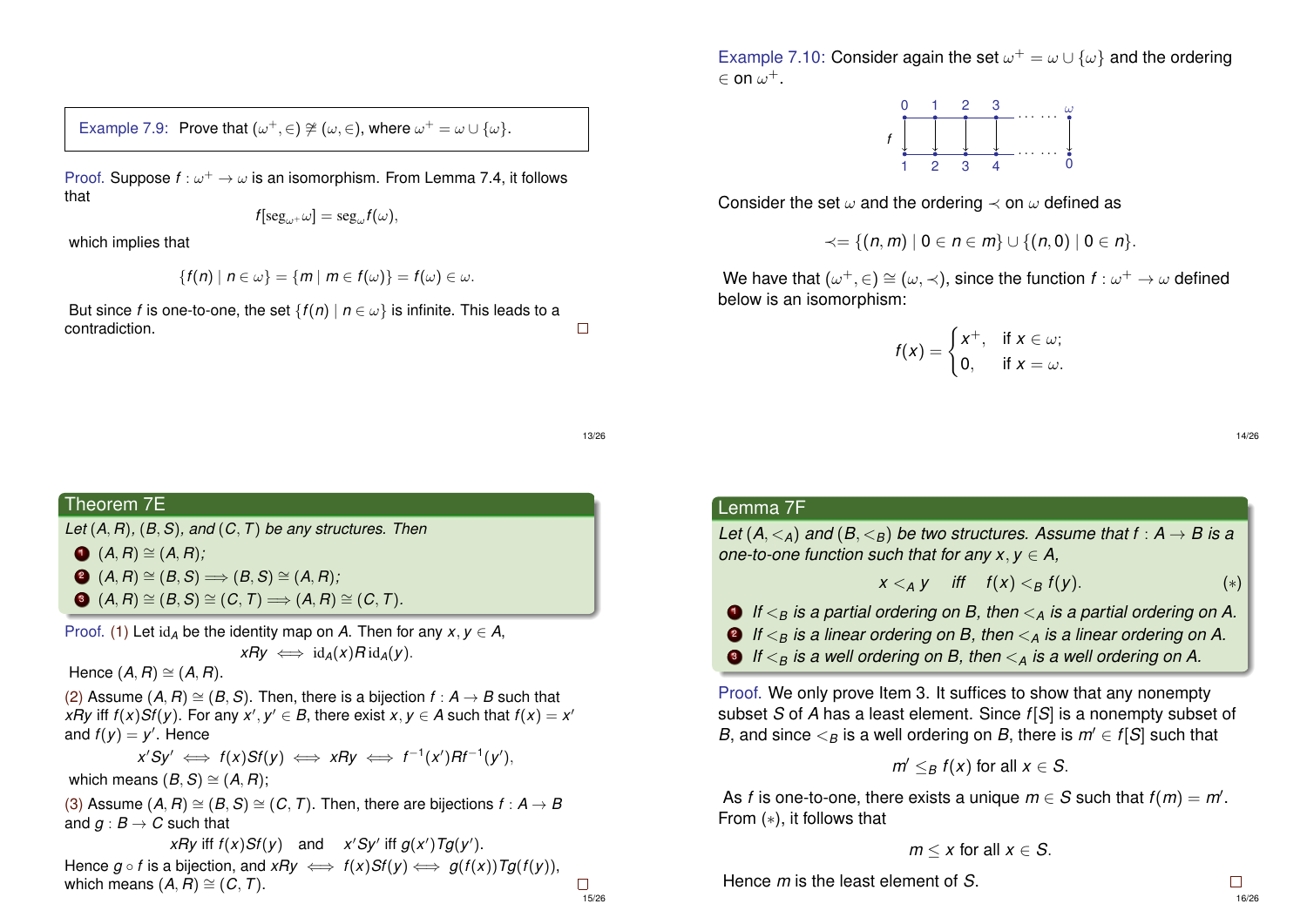## Theorem 7G

*Assume that structures* (*A*, <*A*) *and* (*B*, <*B*) *are isomorphic. If one is a partially (or linearly or well) ordered structure, so also is the other.*

Proof. It follows from Lemma 7F, since if  $f : A \rightarrow B$  is an isomorphism, then both  $f$  and  $f^{-1}$  are one-to-one and satisfy  $(*)$ .  $\Box$ 

#### Lemma 7.5

*Let*  $(A, \leq)$  *be a well-ordered set. If f* :  $A \rightarrow A$  *is a function satisfying*  $x < y \Longrightarrow f(x) < f(y)$  (\*) *for all x*,  $y \in A$ , *then*  $f(x) \ge x$  *for all*  $x \in A$ .

Proof. Assume that there exists  $a \in A$  such that  $f(a) < a$ . Then

$$
B=\{x\in A:f(x)
$$

is a nonempty subset of A. Let  $x_0$  be the least element of B. Hence  $f(x_0) < x_0$ . It follows that

$$
f(f(x_0)) < f(x_0),
$$

thereby  $f(x_0) \in B$ . As  $x_0$  is the least element of  $B$ ,  $x_0 \le f(x_0)$ ; a contradiction.

18/26

 $\Box$ 

#### 17/26

### Corollary 7.6

<span id="page-4-1"></span><span id="page-4-0"></span>*Let*  $(A, \leq)$  *be a well-ordered set. If f* :  $A \rightarrow A$  *is an isomorphism, then f is the identity function on A.*

Proof. If  $f : A \to A$  is an isomorphism, then  $f^{-1} : A \to A$  is also an isomorphism. By Le[mma](#page-4-1) 7.5, we have that

$$
\forall x \in A \left( f(x) \ge x \land f^{-1}(x) \ge x \right) \\
\implies \forall x \in A \left( f(x) \ge x \land f(f^{-1}(x)) \ge f(x) \right) \\
\implies \forall x \in A \left( f(x) = x \right),
$$

<span id="page-4-2"></span>thus *f* is the identity function on *A*.

 $\Box$ 

## Corollary 7.7

*Let*  $(A, <)$  *and*  $(B, <')$  *be well-ordered sets. If*  $(A, <) \cong (B, <')$ *, then the isomorphism from A onto B is unique.*

Proof. Let  $f, g : A \rightarrow B$  be isomorphisms. Then  $f^{-1} \circ g : A \rightarrow A$  is an isomorphism. By Corollary 7.6,  $f^{-1}\circ g=$ id<sub>A</sub>, thereby  $g=f.$  $\Box$ 

## Corollary 7.8

*No well-ordered set is isomorphic to an initial segment of itself.*

Proof. Let  $(A, <)$  be a well-ordered set. If  $f : A \rightarrow \text{seg } t$  is an isomorphism, for some  $t \in A$ , then  $f(t) \in \text{seg } t$ , i.e.,  $f(t) < t$ , contrary to Lemma 7.5.  $\Box$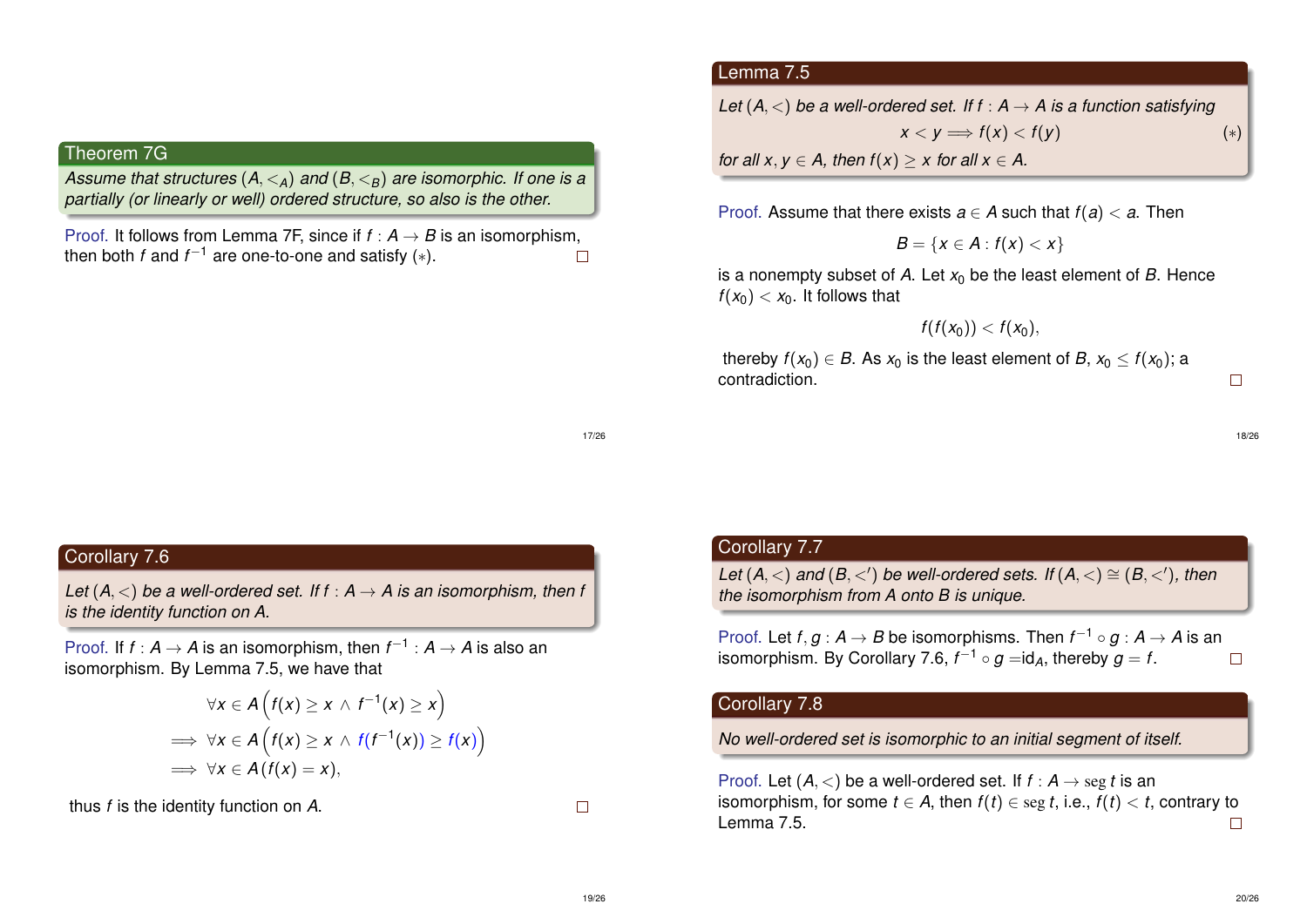From Corollary 7.8 and Lemma 7.4, we know the following fact:

### Fact 7.9

- **1** If f is as in Lemma 7.4, then f  $\upharpoonright$  seg<sub>A</sub>*a* is an isomorphism from  $\text{deg}_A a$  onto  $\text{deg}_B f(a)$ , thereby  $(\text{deg}_A a, <_A) \cong (\text{deg}_B f(a), <_B)$ .
- 2 *Let*  $(A, <)$  *be a well-ordered set. If a, b*  $\in$  *A and*  $(\text{seg } a, <) \cong (\text{seg } b, <)$ , then  $a = b$ .

#### Theorem 7.10

*If*  $(A, <)$  and  $(B, <')$  are well-ordered sets, then exactly one of the following *three cases holds:*

- **1**  $(A, <) \cong (B, <')$ ;
- $\bullet$   $(\mathsf{A},<)$  is isomorphic to an initial segment of  $(\mathsf{B},<')$ ;
- $\bullet$   $(\mathcal{B},<')$  is isomorphic to an initial segment of  $(\mathcal{A},<)$ .

Proof. In view of Corollary 7.8, the three cases are mutually exclusive. We now proceed to prove that at least one of the three cases holds.

Construct a function as follows:



Given any  $a, b \in \text{dom } f$  with  $a < b$ , we show that  $f(a) < f(b)$ , which will imply that *f* is one-to-one and ordering-preserving. By assumption, there exists an  $h: \mathrm{seg}_A b \to \mathrm{seg}_B f(b).$ 

21/26

Then  $h \upharpoonright \text{seg}_A a$  is an isomorphism from  $\text{seg}_A a$  onto  $\text{seg}_B h(a)$ . Thus  $(\text{seg}_B h(a), <') \cong (\text{seg}_A a, <) \cong (\text{seg}_B f(a), <')$ , implying  $f(a) = h(a) < f(b)$ .

Claim: • If dom  $f \neq A$ , then dom  $f = \text{seg}_A x_0$ , where  $x_0 = \min(A - \text{dom } f)$ .

• If  $\text{ran } f \neq B$ , then  $\text{ran } f = \text{seg}_B y_0$ , where  $y_0 = \text{min}(B - \text{ran } f)$ .

By the above claim, if  $\text{dom } f = A$  or  $\text{ran } f = B$ , then one of the three cases holds.

To show that dom  $f = A$  or ran  $f = B$ , assume dom  $f \neq A$  and ran  $f \neq B$ . Since  $(\text{dom } f, <) \cong (\text{ran } f, <')$  $(\text{dom } f, <) \cong (\text{ran } f, <')$  $(\text{dom } f, <) \cong (\text{ran } f, <')$ , we have that  $(\text{seg}_A x_0, <) \cong (\text{seg}_B y_0, <')$ , which means  $x_0 \in \text{dom } f$  by the definition of *f*, contradicting  $x_0 \in A - \text{dom } f$ .

Proof of Claim: We only prove the first item. "⊇": For any *x*, we have that

 $x \in \text{seg}_A x_0 \Longrightarrow x < x_0 \Longrightarrow x \notin A - \text{dom } f \Longrightarrow x \in \text{dom } f.$ 

"⊆": Given any *x* ∈ dom *f*, assume *x* ∈/ seg*<sup>A</sup> x*0, i.e., *x*<sup>0</sup> ≤ *x*. By assumption, there are  $y \in B$  and an isomorphism  $h$  :  $\mathrm{seg}_{A}x \rightarrow \mathrm{seg}_{B}y.$  Thus  $(\text{seg}_A x_0, <) \cong (\text{seg}_B h(x_0), <')$ , thereby  $x_0 \in \text{dom } f$ , contradicting  $x_0 \in A - \text{dom } f$ .

This completes the proof.

Ordinal Numbers

 $\Box$ 

22/26